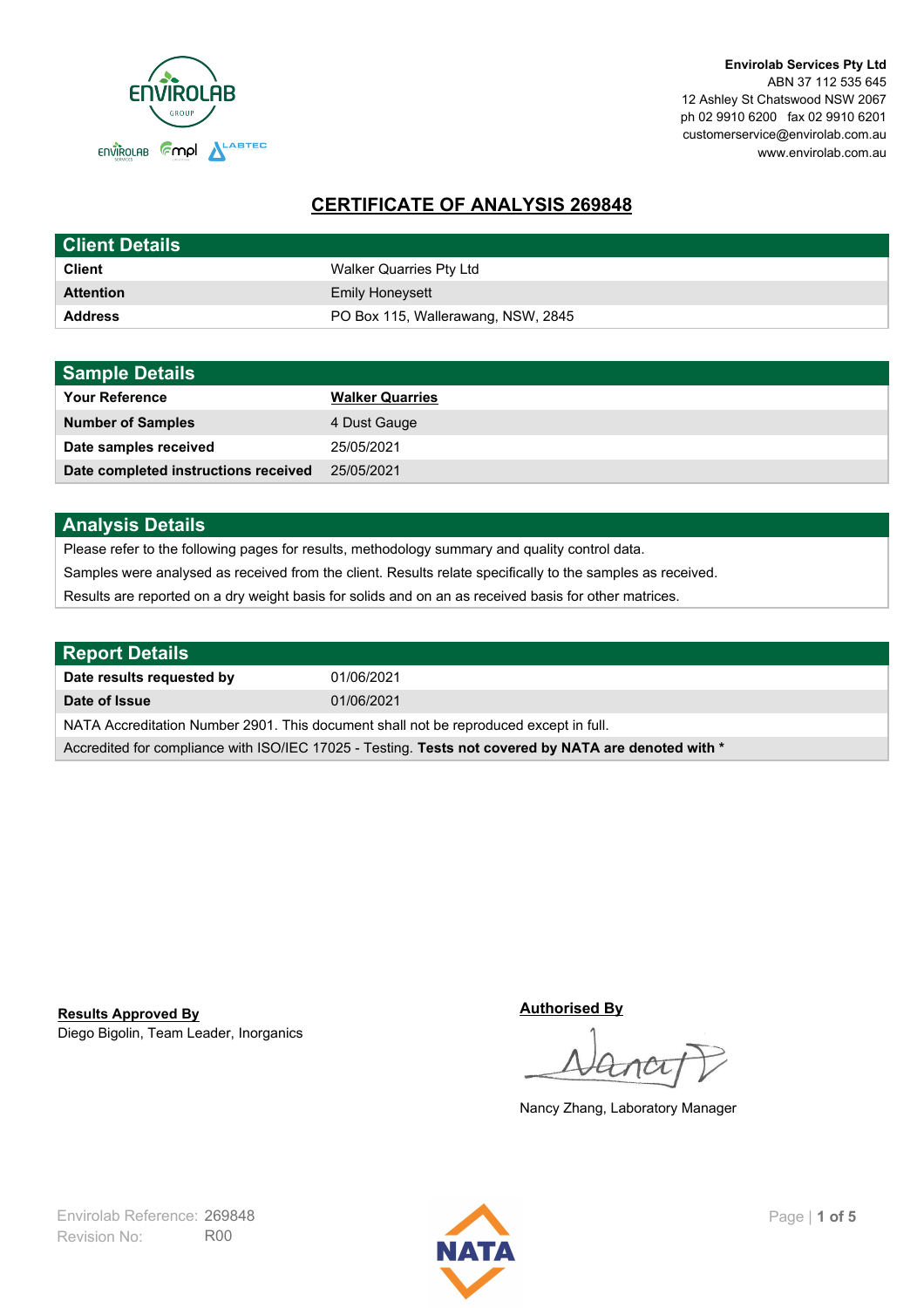| Dust Deposition AS 3580.10.1 |                          |                       |                       |                       |                       |
|------------------------------|--------------------------|-----------------------|-----------------------|-----------------------|-----------------------|
| <b>Our Reference</b>         |                          | 269848-1              | 269848-2              | 269848-3              | 269848-4              |
| <b>Your Reference</b>        | <b>UNITS</b>             | DG <sub>1</sub>       | DG <sub>2</sub>       | DG <sub>3</sub>       | DG4                   |
| Date Sampled                 |                          | 23/04/21-<br>22/05/21 | 23/04/21-<br>22/05/21 | 23/04/21-<br>22/05/21 | 23/04/21-<br>22/05/21 |
| Type of sample               |                          | <b>Dust Gauge</b>     | <b>Dust Gauge</b>     | <b>Dust Gauge</b>     | Dust Gauge            |
| Date prepared                | $\overline{\phantom{a}}$ | 26/05/2021            | 26/05/2021            | 26/05/2021            | 26/05/2021            |
| Date analysed                | $\overline{\phantom{a}}$ | 26/05/2021            | 26/05/2021            | 26/05/2021            | 26/05/2021            |
| Dust - No. of Days Collected | $\overline{\phantom{a}}$ | 30                    | 30                    | 30                    | 30                    |
| Insoluble Solids             | g/m <sup>2</sup> /month  | 1.6                   | 1.6                   | 1.1                   | 1.5                   |
| Combustible Matter           | q/m <sup>2</sup> /month  | 0.6                   | 0.6                   | 0.2                   | 0.2                   |
| Ash                          | g/m <sup>2</sup> /month  | $\mathbf{1}$          | 1.0                   | 1                     | 1.3                   |
| Soluble Matter               | g/m <sup>2</sup> /month  | 1.0                   | 1.7                   | < 0.1                 | < 0.1                 |
| <b>Total Solids</b>          | g/m <sup>2</sup> /month  | 2.6                   | 3.3                   | 1.1                   | 1.5                   |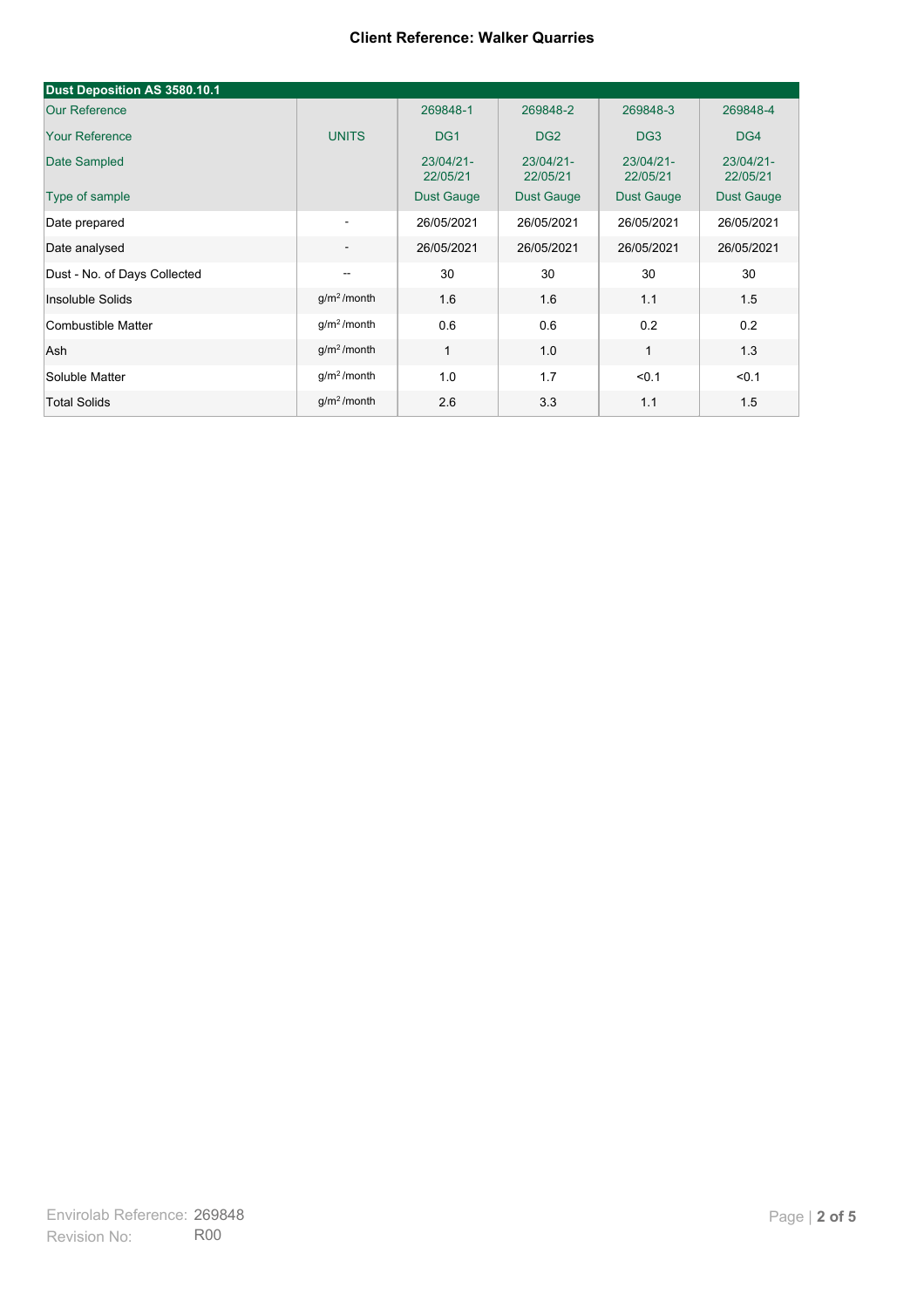| <b>Method ID</b> | <b>Methodology Summary</b>                               |
|------------------|----------------------------------------------------------|
| AS 3580.10.1     | Analysis of dust gauges by AS 3580.10.1 (analysis only). |

F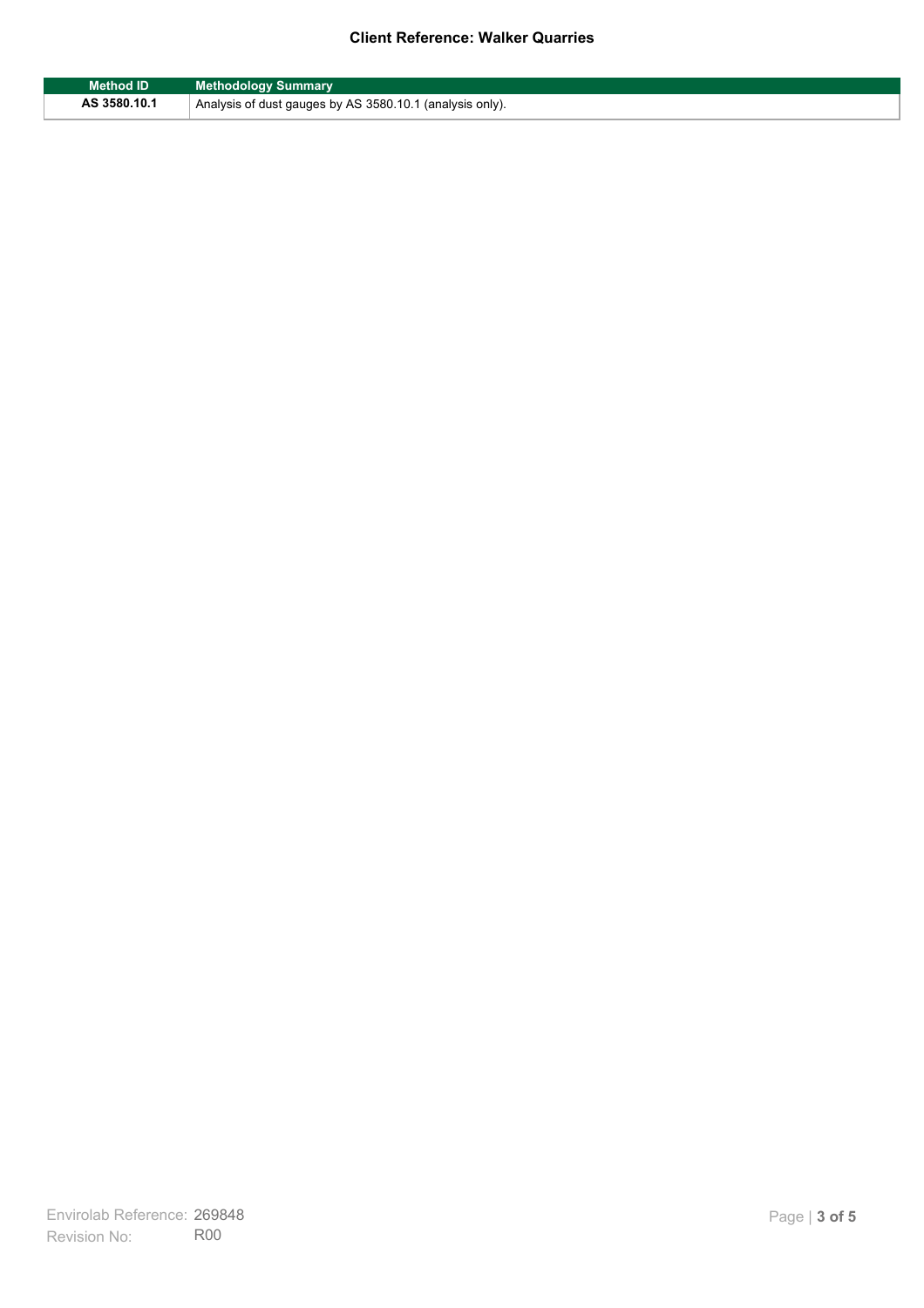| <b>Result Definitions</b> |                                           |
|---------------------------|-------------------------------------------|
| <b>NT</b>                 | Not tested                                |
| <b>NA</b>                 | Test not required                         |
| <b>INS</b>                | Insufficient sample for this test         |
| <b>PQL</b>                | <b>Practical Quantitation Limit</b>       |
| $\prec$                   | Less than                                 |
| $\geq$                    | Greater than                              |
| <b>RPD</b>                | <b>Relative Percent Difference</b>        |
| <b>LCS</b>                | Laboratory Control Sample                 |
| <b>NS</b>                 | Not specified                             |
| <b>NEPM</b>               | National Environmental Protection Measure |
| <b>NR</b>                 | Not Reported                              |